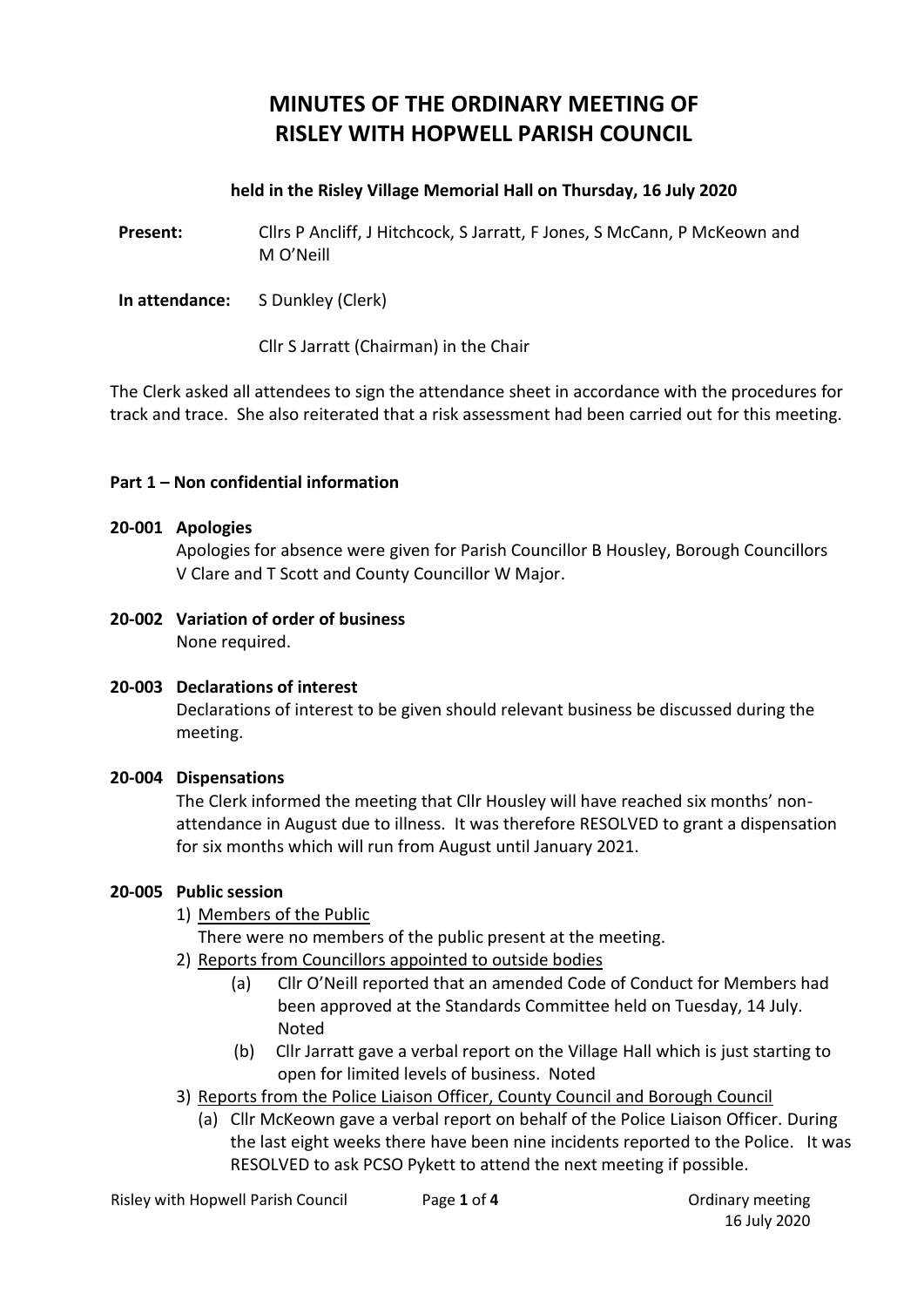- (b) The borough report submitted by Cllr Scott on behalf of Cllr Clare and himself was circulated to members prior to the meeting. Noted.
- (c) No report received for the County Council.
- 4) Reports and updates from Parish Councillors
	- (a) Cllr Ancliff gave a verbal report on the work being carried out at The Old Post Office. Work has stopped on the wall at the ford but the rest of the work to the wall is continuing. Permitted development from 2018 has now started for a garage and games room.
	- (b) Cllr McKeown reported that the overgrown hedge at the School is blocking the footpath. The Chairman reported that this work is usually carried out before the School reopens in September and after the nesting season and the Clerk was asked to mention that this is required. Cllr McKeown further reported that the Twitchell off Second Avenue still requires attention.

## **20-006 Approval of record of email exchanges since April 2020**

It was agreed that the emails recording parish business have been useful to Councillors during lockdown and it was RESOLVED to formally approve them.

## **20-007 Exempt items**

None.

# **20-008 Chairman's announcements/report**

Other than the items on the agenda, the Chairman had nothing further to report.

**20-009 Clerk's report** The Clerk's report had been circulated prior to the meeting, the content of which were noted.

# **20-010 Derbyshire Association of Local Councils**

July newsletter. Circulated and noted.

# **20-011 Matters for determination**

- a) As members were aware, one of the goal posts on the play area had to be removed as it was corroded and posed a safety issue. Following discussion, it was RESOLVED to arrange for a like-for-like replacement and the Clerk was asked to approach the contractor to undertake this work.
- b) Cllr McCann asked for the speeding problem through the village to be an item on this agenda as there have been several reports of vehicles travelling in excess of the speed limit, especially on Derby Road, over the last few weeks. A discussion took place on the protocol to be followed before a survey request is made to the county council. Cllr McKeown reported that the last traffic survey took place in 2018 and believed that further statistics would be required in order to strengthen the need for a further survey to be carried out. He had collated statistics from previous speedwatch sessions and proposed that the parish council should continue to collate information for the next six months and then prepare a business plan to take to the county council. It was therefore AGREED that this should be the action to take and Cllr McCann volunteered to lead this project and update and report back to the parish council over the course of the next few months.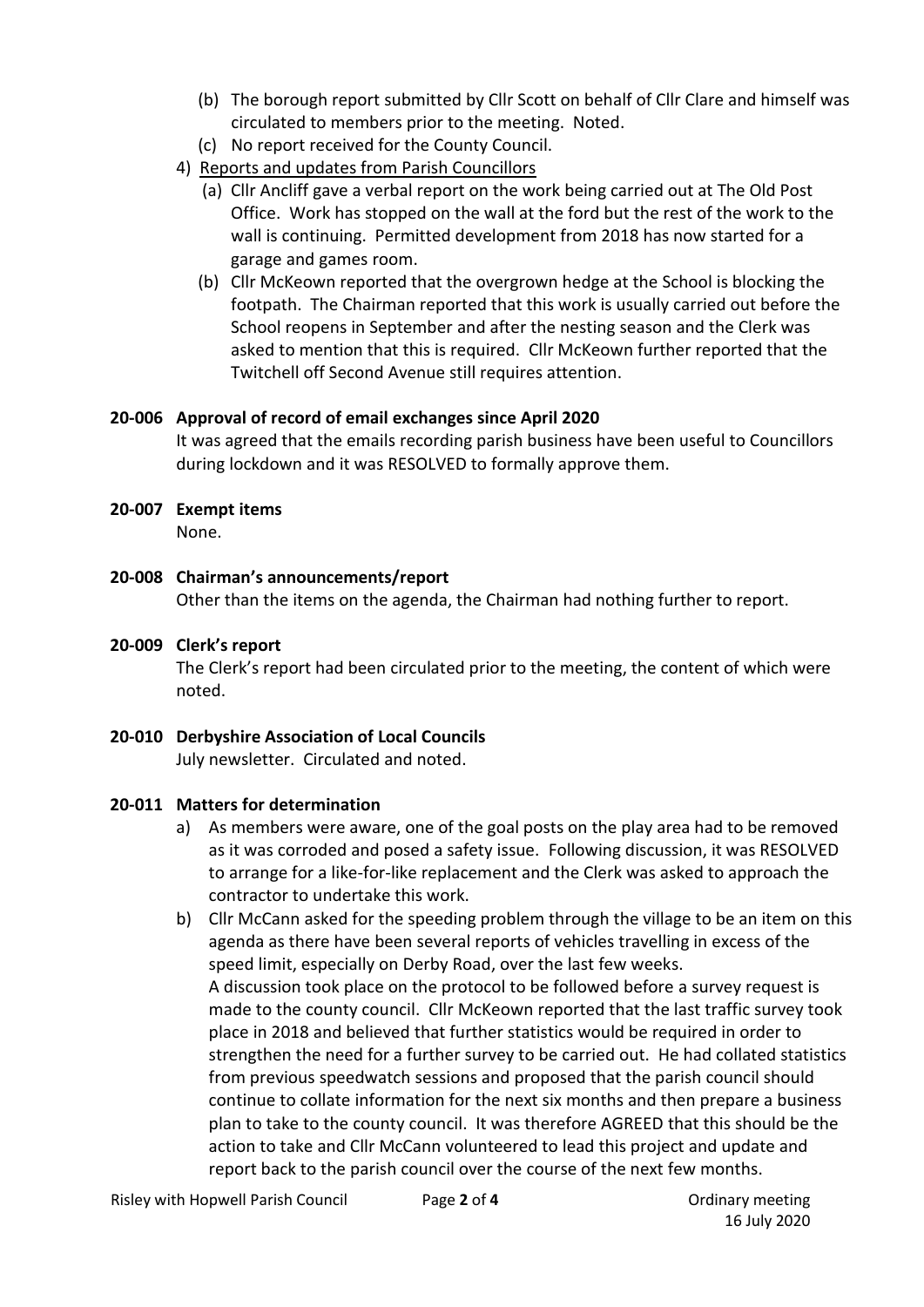c) The Clerk asked the parish council to consider the format of future meetings bearing in mind that some councillors were unable to take part in virtual meetings. The legislation has since changed whereby physical meetings are now able to be held as long as a risk assessment is carried out and government guidelines are followed for social distancing etc. It was AGREED that physical meetings were preferred and the Clerk was asked to enquire whether the Village Hall would be available for the rest of this year as the venue proved ideal for distancing purposes.

## **20-012 Finance**

# **(a) Accounts for payment**

It was RESOLVED to approve the following payments. These will be paid by bank transfer once approved and as per financial regulations will be verified on a quarterly basis

| <u>Payee</u>                                    | Amount  |
|-------------------------------------------------|---------|
| <b>Steelcraft Fabrications Ltd</b>              | £144.00 |
| (removal of goalpost - VAT £24.00)              |         |
| <b>Shed Grounds Maintenance</b>                 | £577.48 |
| (Grounds maintenance, VAT £96.25)               |         |
| Mr I Renshaw                                    | £ 70.00 |
| (Various repairs to play equipment)             |         |
| Salary and expenses for June                    | £315.20 |
| <b>HMRC</b>                                     | £ 63.40 |
| (PAYE for June)                                 |         |
| <b>Risley Memorial Hall</b>                     | £ 25.00 |
| (Room hire)                                     |         |
| 2commune                                        | £372.00 |
| (Website licence, hosting and email account     |         |
| $-$ VAT £62.00)                                 |         |
| Plantscape Ltd                                  | £498.00 |
| (Planter at Hopwell - VAT £83.00)               |         |
| Expenses for internet security and sanitization | £47.68  |

#### **(b) Receipts**

VAT - £1,240.53

# **(c) Approval of 2019/20 Accounts**

- i) The Annual Internal Audit Report was received and noted.
- ii) The Annual Governance Statement was received, approved and signed by the Chairman and the Clerk/RFO.
- iii) The Accounting Statements, bank reconciliation and explanation of variances form were considered and approved and subsequently signed by the Chairman. The Clerk/RFO will arrange for the notice of public rights to be displayed accordingly and paperwork forwarded to the external auditor.

# **20-013 Playground inspections**

The inspections for April and May were undertaken by Cllr Jarratt and for June, Cllr Hitchcock. Apart from litter, there appeared to be no problems.